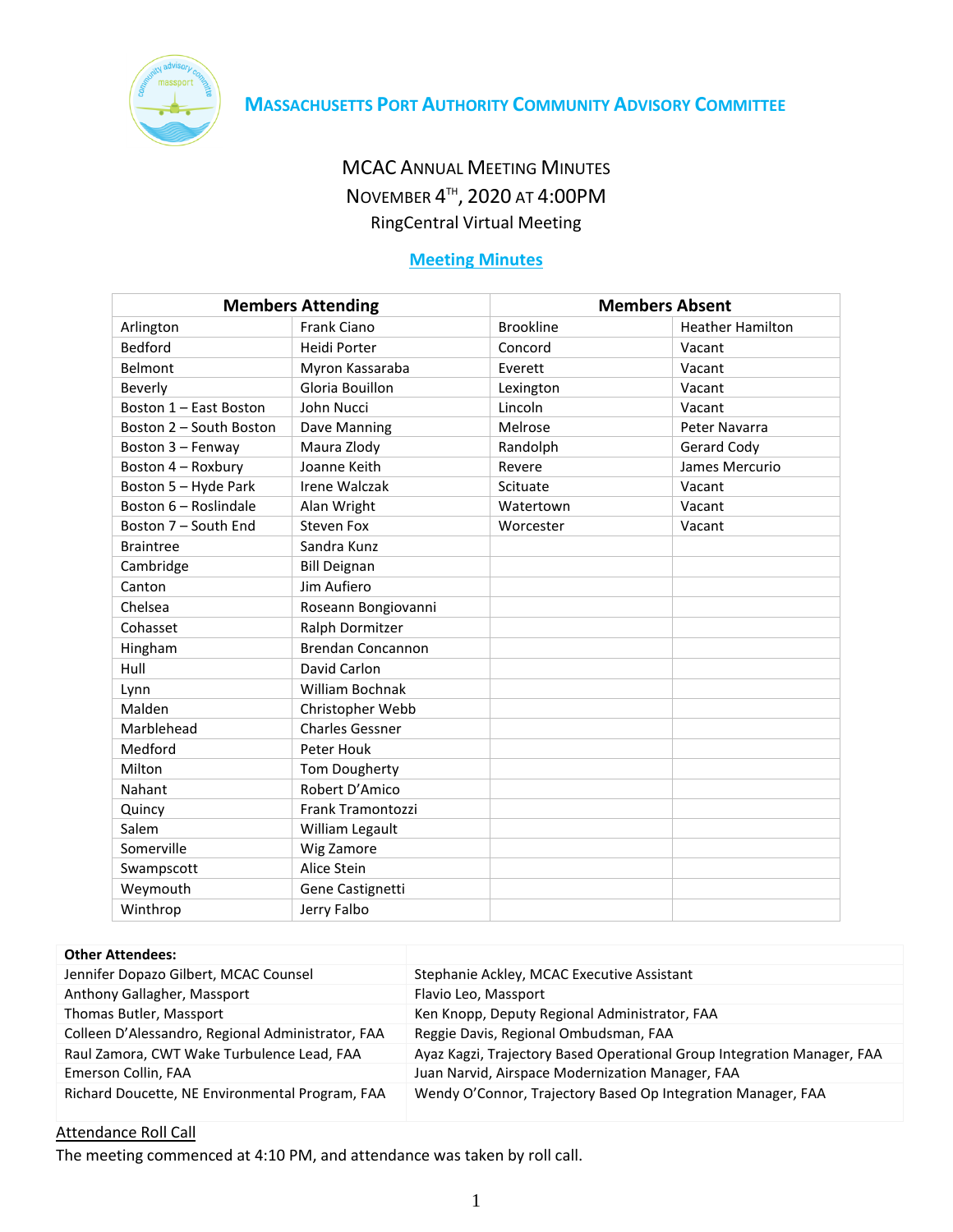

## Welcome & Introduction

The Chair welcomed all participants to the virtual meeting and briefly discussed the agenda. He also welcomed the two newest members to the CAC – Alice Stein of Swampscott and Brendan Concannon of Hingham.

Vote to Approve Minutes from June 11<sup>th</sup>, 2020 CAC Meeting

A motion to approve the minutes was made by Mr. D'Amico and seconded by Mr. Manning. The motion passed unanimously by roll call vote.

## MCAC Massport Board Member Update

Mr. Nucci provided an update to the committee regarding the impacts on revenue at Massport. There will be difficult decisions to be made soon. The Board also anticipates a longer recovery, and revenue is down 80%. The budget process was difficult and uncertain due to the ongoing pandemic. Passenger levels that haven't been as low since the 70's. The Board is trying to come up with options to face this financial challenge, including administrative changes, job reductions and cut-backs across the board.

Logan Airport is currently providing testing at Terminal E. Mr. Gallagher explained that testing is offered at the arrivals section of Terminal E. Three varieties of tests are available for all passengers.

## Chairman Update

## *FY20 Review*

Mr. Carlon briefly explained that when the year ended, there were aspirations to complete the Block 2 RNAV Study. Due to the pandemic, this has slowed the process down. The Fly Quiet Report has been published, and he hopes this report will be updated in the future. The sound insulation program is complete from the MCAC perspective, and it now sits with the congressional delegation to actively pursuit modifications to the legislation in Washington to enable moving forward with reinsulating of current homes. There was a goal to communicate with other bodies locally and nationally, and this has slowed due to Mr. Romero's departure. Mr. Romero has left the MCAC and returned to the MWRA. He served the committee for 2 years, did an excellent job getting the organization up and running. Mr. Carlon thanked Mr. Romero for his work. The Annual Report has not happened due to the pandemic, and Mr. Romero's departure. The Budget Review of Massport's Revenue had stalled but is now up and running again. We hope to hear from the Collins Center before the end of the month. The Fly Quiet Program has not begun, and we have not addressed the desire to address the growth impacts.

## *FY21 Goals and Objectives*

The Executive Committee has created a Search Committee for the Executive Director Position, and we have hired Community Paradigm to assist in the hiring process. Community Paradigm will also help the committee develop goals and objectives. The Executive Committee has also reached out to Massport for information on their community programs and funding to better understand what they contribute and compare it with other airports.

## *Future Meeting Schedule*

Mr. Carlon explained that we have 4 quarterly meetings, and we will revisit this idea to see if members would like to meet more frequently.

## Treasurer Report

## *FY20 Year-End Report Update and FY21 MCAC Budget Update and Projections*

Mr. Dougherty provided an update to the Committee. The FY20 Compilation Report has been completed by AAFCPA. FY21 Spending totaled \$73.6 Thousand and the FY21 Q2 Deposit in the amount of \$75 Thousand from Massport was received. Legal has been over-budget by \$8,103 due to additional hours needed for work associated with Community Paradigm Associates (Executive Director Search and FY21 Goals). Administrative Services has been over-budget by \$3,875 due to additional coverage in the transition and absence of the Executive Director. There is an expected surplus in the previous budget for Q2 in the total amount of \$28,484 due to the departure of the Executive Director. There could be approximately \$12,500 in total expected surplus versus budget for FY21 Q2. There will also be additional savings (Payroll Taxes, Subscriptions, Insurance, Payroll Administration) associated with the Executive Directors departure, but those numbers have yet to be determined at this time. Most other line items are in line with the budget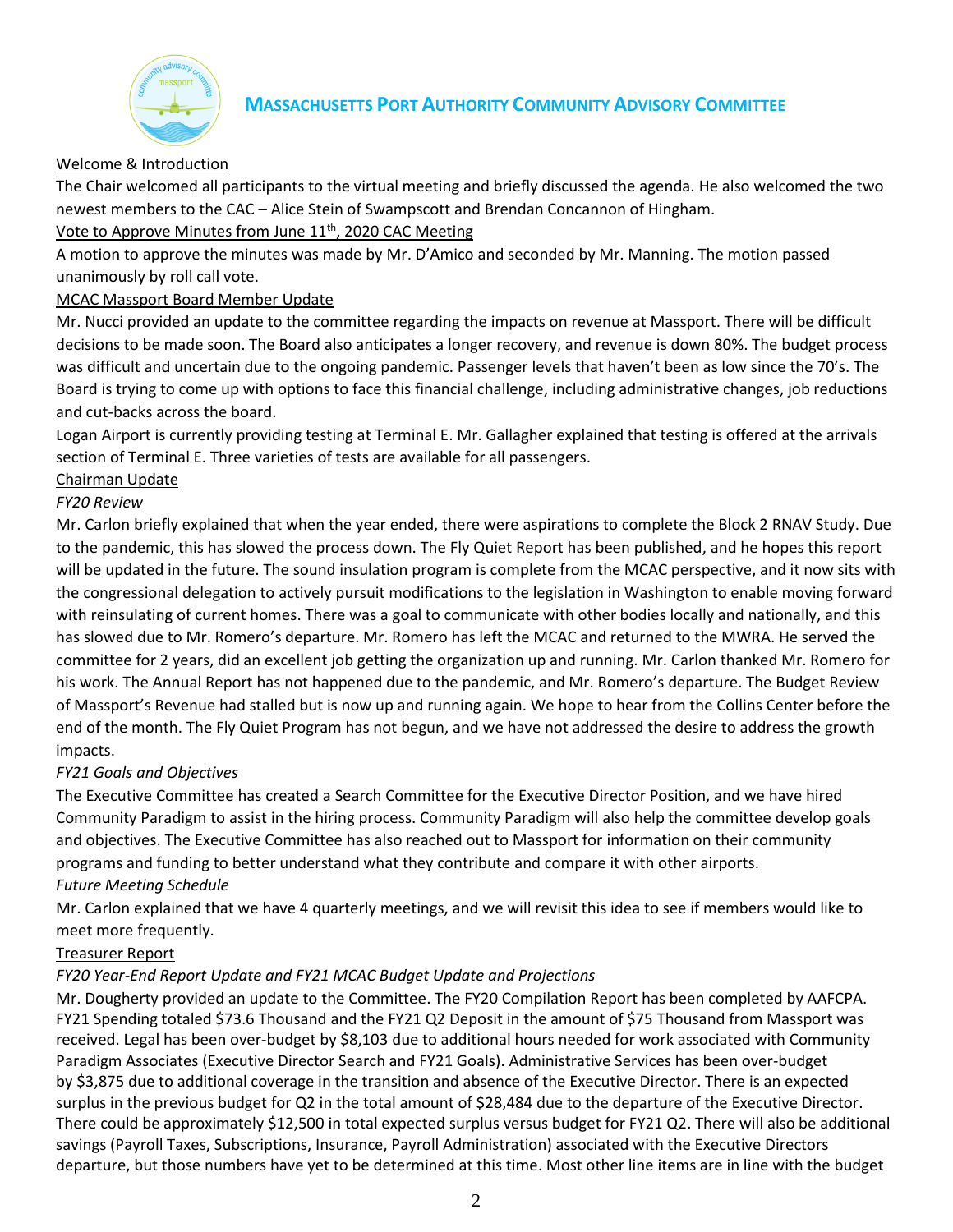

or under budget. Mr. Ciano presented a motion to the floor to recommend the Executive Committee consider a bonus or increasing the salary of Ms. Ackley during the period that she is covering duties for the Executive Director. Mr. Carlon thanked Mr. Ciano, dually noted. Mr. Aufiero seconded the motion and was passed unanimously by roll call vote. Annual Election of Officers and Executive Committee

Mr. Carlon explained that our Enabling Act requires us to conduct an election of officers at our first meeting of the year. He had presented a slate of candidates: Jerry Falbo, Vice Chair; Thomas Dougherty, Treasurer; Maura Zlody, Secretary; Wig Zamore, Member At-Large; Roseanne Bongiovanni, Member At-Large; Alan Wright, Member At-Large. There were no additional nominations made from the floor. Mr. Tramontozzi moved to set the slate as presented. Mr. Dougherty Seconded the motion and added that Mr. Carlon's dedication and commitment is beyond impressive. Mr. Dougherty nominated Mr. Carlon as Chair, seconded by Mr. Wright. The motion passed unanimously by roll call vote. Mr. Carlon thanked everyone for their support. He also indicated that this will be his last year of serving.

#### Block 1 Discussion

## *BOS RWY 15R Departure SIDs and BOS RWY 33L Approach(s) RNAV or RNP Standalone*

Mr. Carlon explained that a few years back the Committee voted to support two Block 1 initiatives that were requested to be put into the DOT41 process that was supported by Massport. Through that process there were revisions made and presented in January of 2020, but due to the pandemic and addition requests for analysis it has takes quiet some time for elected officials of Hull, Hingham and Cohasset to take action. He thanked all local elected officials that assisted with this push, as well as

Mr. Dormitzer for working with Cohasset's Town Manager. Mr. Carlon presented a motion for

the Massport CAC supports the South Shore member communities of Cohasset, Hingham and Hull in their request to the FAA relative to the Logan International Airport RNAV study recommendation to relocate the waypoints for departures from Runway 15R as proposed by Dr. John Hansman, MIT, and the MCAC meeting on January 9, 2020 and as modified by the FAA.

And Further, that the Massport CAC supports the South Shore member communities of Cohasset, Hingham and Hull in their request to the FAA relative to the Logan International Airport RNAV study recommendation to implement the Block 1, Option 2, a formal RNAV RNO only procedure for arrivals on Runway 33L via Boston Light as proposed by Dr. John Hansman, MIT, at the meeting on January 9, 2020 and as modified by the FAA. The motion was seconded by Mr. Deignan. Mr. D'Amico asked if on the 33L approach if there is any data that will be looked at for the North Shore, he supports the South Shore, but wanted to clarify. Mr. Carlon explained that on September 30<sup>th</sup>, there was a proposal and additional requests from Dr. Hansman. The North Shore communities will have a separate discussion to adopt or reject options. The motion passed unanimously with 25 members approving by roll call vote (unable to obtain votes from Mr. Aufiero, Mr. Falbo, Mr. Nucci, or Mr. Bochnak). Mr. Carlon thanked the FAA for their patience and cooperation on this matter.

#### *Shoreline Crossing*

Mr. Carlon explained that the FAA was required to review the other SIDs as part of the RNAV study. With the help of Mr. Dormitzer. Mr. Dormitzer discussed the history of the Shoreline Crossing issues, and how we arrived at this point today. He thanked the committee and hoped to approve it. The motion is as follows: To request that the Federal Aviation Administration (FAA) conduct a data review to the RNAV routing of departures from Logan International Airport from runways 4,9, and 22L/R as related to the Record of Decision of 2007 (ROD) specific to southbound shoreline crossings and in fulfillment of the mitigation obligations of the Federal Aviation Administration Record of decision dated August 2, 2002 as enumerated in Section VIII. Mitigation Measures of that ROD and as further references in the BOSTON AIR ROUTE TRAFFIC CONTROL CENTER AND BOSTON CONSOLIDATED TERMINAL RADAR APPROACH CONTROL LETTER OF AGREEMENT dated December 15, 2011 and the changes to departures from the "Briefing on BOS RNAV SIDs for Runways 22L/R and 15R" presented June 7, 2011 by Brian Brunelle. This request shall commence after formal transmittal of all Massport Community Advisory Committee (MCAC) final RNAV Study Block 1 and Block 2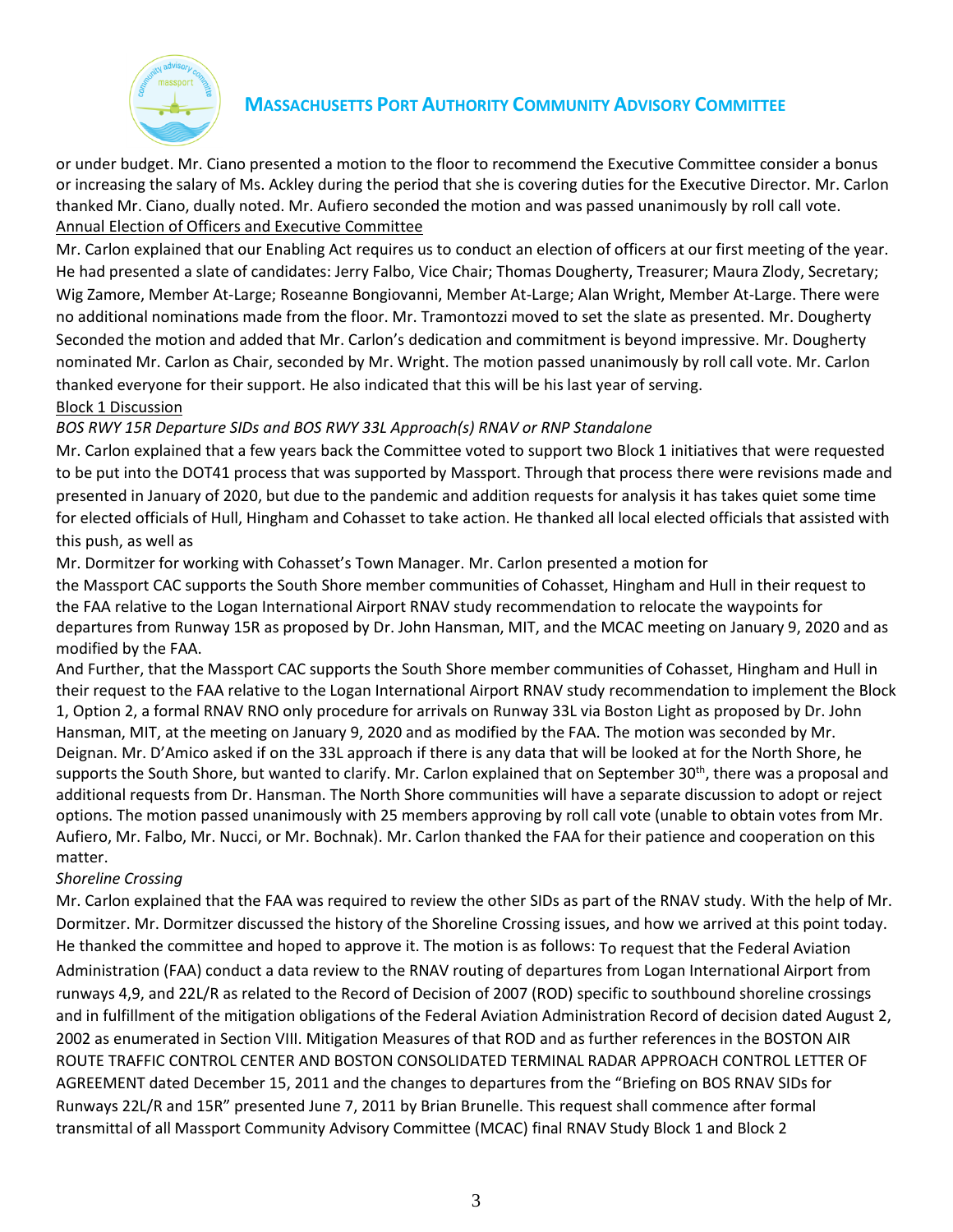

recommendations to the FAA. The motion was seconded by Mr. Zamore and passed unanimously with 25 members approving by roll call vote (unable to obtain votes from Mr. Aufiero, Mr. Falbo, Mr. Nucci, or Mr. Bochnak). Update from FAA & Massport

#### *FAA Welcome and Introduction*

Ms. D'Alessandro introduced her team.

## *Block 1 Update*

Mr. Davis explained that based on the earlier vote during the meeting, they expect the correspondence from Massport once the MCAC sends their recommendations to Massport.

## *Block 2 Update*

Mr. Leo thanked everyone for participating and thanked the membership for their hard work. He explained that on September 30<sup>th</sup>, Dr. Hansman presented recommendations and is still working on additional viable options related to 33L Departures. Regarding 22L Departures, he is also working on additional designs and options, with good collaboration between MIT and the FAA. 27 Departures have waypoint relocation suggestions made, and 22L Arrivals have feedback and MIT is working on angle adjustments. Regarding 4R, the next steps sit with MCAC. Mr. Ciano explained that Arlington is not in favor of divergence, and that his community wants the FAA to present other options. Mr. Houk further explained that the FAA has rejected every concept that Dr. Hansman had presented. In response to that, there have been several letters, from both local and congressional leaders, requesting that they research options for dispersion. Mr. Houk presented a motion to request that the FAA commit to developing a procedure for runway 33L at Logan International Airport that geographically disperses jet departures more equitably than the current RNAV SID. Mr. Kassaraba thanked Mr. Houk for the motion, and he hopes that this is a message to the FAA that they need to do better, and that they have been asked to do so by this committee, as well as congressional leadership. Mr. Webb seconded the motion, which passed unanimously, with one-member abstaining (unable to obtain votes from Ms. Walczak, Mr. Falbo, Mr. Nucci).

## *Community Involvement*

Mr. Davis explained that the FAA is committed to keeping communities informed. They have recently updated their website to include the FAA BOS Community Involvement Webpage, which can be found here:

## [http://www.faa.gov/air\\_traffic/community\\_involvement/bos/](http://www.faa.gov/air_traffic/community_involvement/bos/)

#### *BOS RNAV (GPS) 4L Environmental Assessment Update*

Mr. Davis reminded members that the 60-day comment period closes on November 20<sup>th</sup>.

#### *VALE Grant*

Mr. Doucette explained that VALE (Voluntary Airport Low Emissions) is offered to airports across the nation that qualify on certain parameters. The program offers grants to the airports, and most of the grants are for vehicles, specifically ground support vehicles. Massport has received several grants since 2010 to push their Electrification Initiative. *Wake Recategorization*

Ms. O'Connor presented on Wake Recategorization. She discussed the implementation initiatives that took place at Logan International Airport. She explained that the intent was to provide separation reductions, assist with air traffic control, and get airline customers to their destinations safely and efficiently. The goal of Consolidated Wake Turbulence is to incorporate reductions in wake turbulence separation standards to capitalize on operational efficiency while continuing to provide throughput gains and safety at many of the major airports. Mr. Deignan asked what impacts this will have on the communities, and this sounds like this allows more planes to move through the airport. Ms. O'Connor explained that there are no impacts, that there are just as many airplanes coming in as needed, it does not increase traffic into Boston, but it utilizes the airspace better with the traffic that it already there. It should not impact communities or noise. Mr. Houk asked if this objective is to increase capacity, and Ms. O'Connor replied no, it is not. Mr. Wright asked if this has been implemented, and Ms. O'Connor replied that yes, it was implemented on May 22<sup>nd</sup>, 2019. He added that this is another example of the Enabling Legislation of the FAA is missing a third leg of the stool that should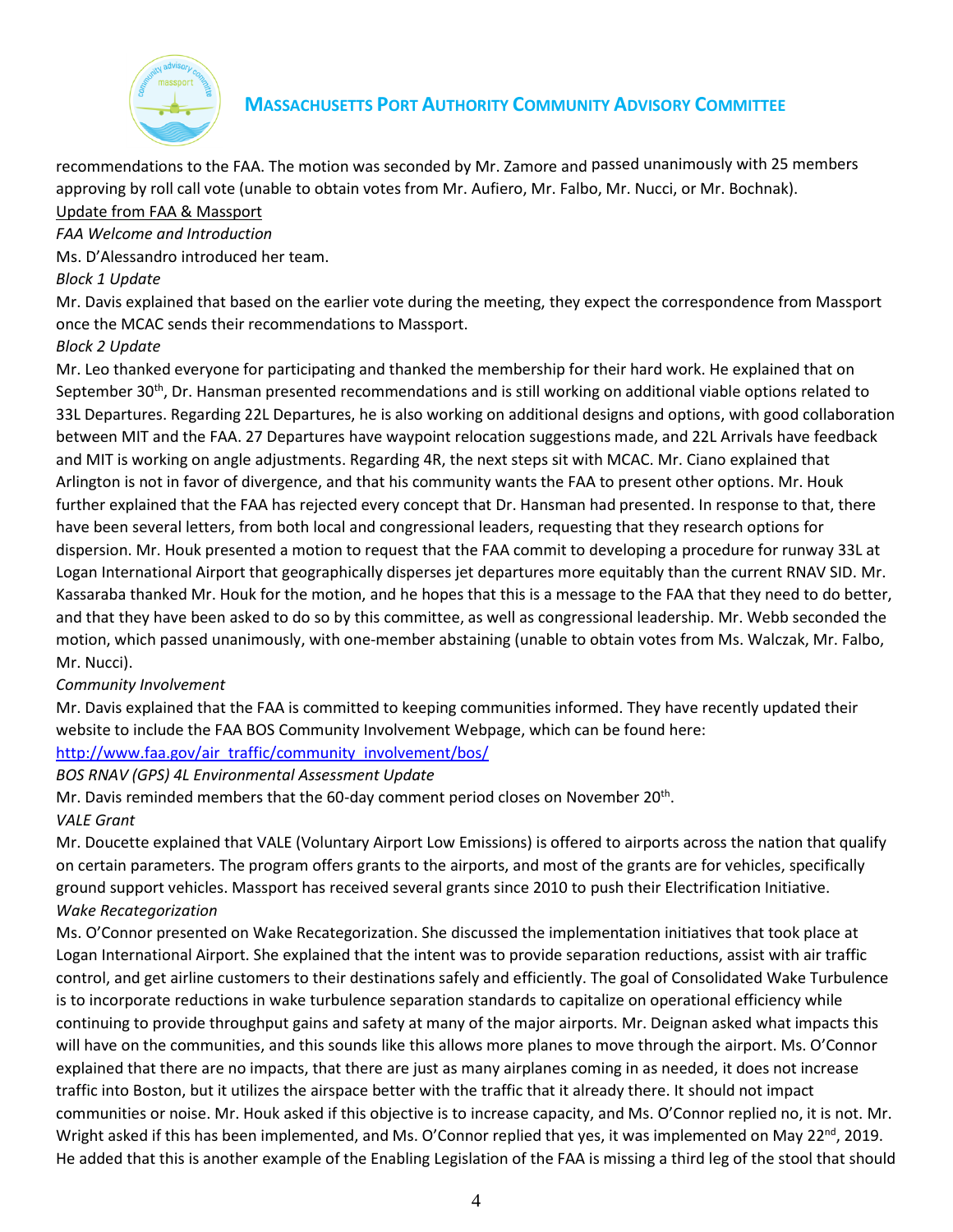

exist. We have only had a conversation about safety and efficiency, and it has been explained that this is not about increasing traffic, but when demand comes back up, this technology will allow there to be an increase of traffic over what is preexisting because it will be possible to pass traffic more efficiently in and out of the airport. There is an urgent need for the federal legislators to consider the impacts of people under these flight paths. Mr. Fox asked if the FAA plans to apply this to departures as well and Ms. O'Connor said that she is not aware. Ms. Walczak asked about parallel runways, such as 4R/L, and if there are efficiencies. Ms. O'Connor replied that they have studied similar parallel runways, and she would have to look back to see if Logan Airport were included in those studies. Mr. Kagzi added that the runways separated by less that 2000 feet are the same runway, so the trajectory that an airplane flies will be more precise, but the standard will not change regarding throughput. There is no intent to change the separation standard between 4L and 4R for allowing operations that would narrow that margin. This program allows more precision in flight trajectory. Mr. Kassaraba asked if the FAA would be able to provide data or simulations of a typical day on one of the frequently used arrival runways at Logan Airport to show what the impacts were on the throughput. Mr. Carlon added that he would like to see this data for runway 4R specifically and will follow up on this request with the FAA. Mr. Dougherty pointed out that if you look at the draft EA for 4L RNAV, Section 222.3, a description of the potential impacts of wake turbulence, so members should review. He added that it would be helpful to have better understanding of what the coordinated precision trajectories will do to the frequency on 4L. Mr. Ciano seconded Mr. Kassaraba's request to see the simulations, as he is concerned that the added efficiency will add additional impacts. Subcommittee Updates

Mr. Zamore explained that the committee is working to get the Environmental Health subcommittee off the ground. He is working to have Kevin Lane of BU School of Public Health to present to members. Mr. Carlon added that the MCAC will be tapping into the new science that is happening locally in the Boston area.

Mr. Wright provided a brief update on the Executive Director Search Committee status. The committee has submitted its feedback for the position statement and will discuss these changes or revisions at the next meeting. This will eventually be circulated to membership.

New Business

None

Correspondence

None

#### Public Comment

Darcy Devney, Arlington – Regarding Wake Recategorization, in Memphis, airport capacity was increased by 19%. The FedEx aircraft are now separated by 2.5-3.5 miles instead of the previously required 4 miles. Therefore, there were 56 planes per hour max before, and now they see 70 planes per hour after Wake Recategorization. She is puzzled by how the FAA can not admit that this means more plane.

Dave Matthew, Arlington – Seconded Ms. Devney's comment, and explained that it defies common sense to attempt to obscure to deny that procedures like Wake Recategorization are there as enablers to allow more traffic when the traffic comes back. Mr. Wright alluded to this, and he believes its true. It is frustrating as a citizen to be spoken to like this, and what looks to us like an effort to obscure what is going on. What Wake Recategorization will do is increase capacify on the same footprint. Secondly, a great many of citizens who are affected believe that dispersion is the answer, and efforts to promote diversion headings are not morally defensible to us. Hyper concentration of aircraft is what caused this mess, and undoing that is what can get us out, even if this is difficult and hurts the FAA's client interests, it is still important to do. It is not ok to do everything for the client and pour the cost onto the communities that are impacted. Gina Cassetta, Winthrop – Chair, Winthrop Airport Hazards Committee. Has questions about homes that were already re-soundproofed. Mr. Doucette mentioned that the FAA agreed to reinsulating homes that were insulated prior to 1990, because she was under the impression that under Congresswoman Clark's legislation that it was supposed to be prior to 1993, and she would like clarification. Finally, Point Sherley is affected by 73.9 DNL levels. There are 291 homes in that